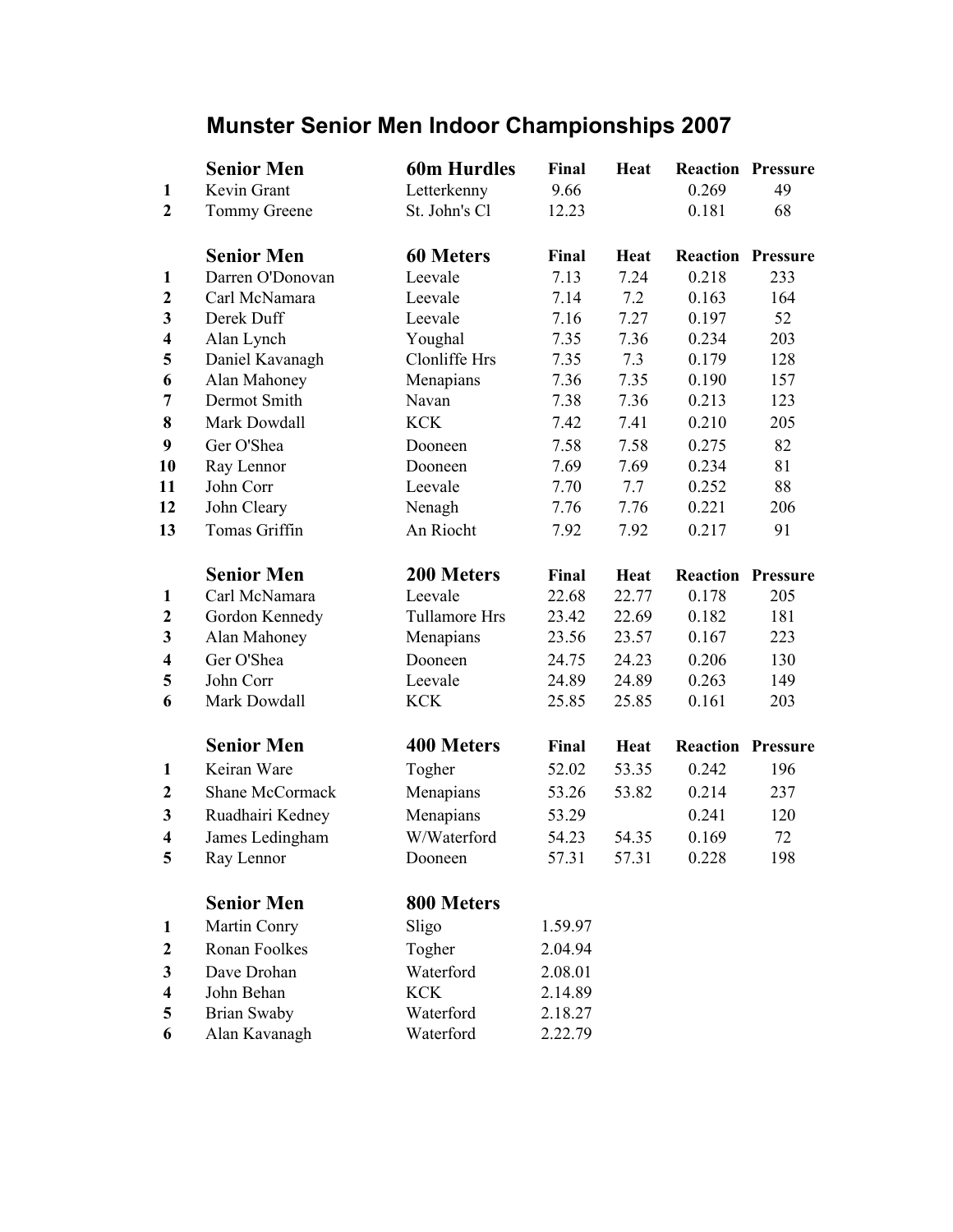|                         | <b>Senior Men</b>        | 1500 Meters           |          |
|-------------------------|--------------------------|-----------------------|----------|
| 1                       | <b>Patrick McCarthon</b> | W Limerick            | 4.03.89  |
| $\mathbf{2}$            | William Hughes           | <b>Thurles Crokes</b> | 4.14.84  |
| $\overline{\mathbf{3}}$ | James Ledingham          | W/Waterford           | 4.37.42  |
|                         | <b>Senior Men</b>        | 3000 Meters           |          |
| 1                       | Sean McGrath             | East Cork             | 8.59.52  |
| $\mathbf{2}$            | Colm Turner              | Limerick              | 9.01.17  |
| 3                       | James McCarthy           | East Cork             | 9.04.26  |
| 4                       | <b>Arthur Fitzgerald</b> | Farranfore Mv         | 9.31.86  |
| 5                       | <b>Brian Swaby</b>       | Waterford             |          |
|                         | <b>Senior Men</b>        | 5000m Walk            |          |
| 1                       | Robbie Heffernan         | Togher                | 19.42.6  |
| $\boldsymbol{2}$        | John Egan                | <b>Bree</b>           | 22.47.5  |
| 3                       | Sean Pender              | Kilmurry Ib NC        | 27.26.09 |
|                         | <b>Senior Men</b>        | <b>High Jump</b>      |          |
| 1                       | Keith King               | Kilmurrary IB         | 1.90     |
| $\boldsymbol{2}$        | Liam Houlihan            | W/Waterford           | 1.85     |
| 3                       | <b>Brendan Dennehy</b>   | <b>Rising Sun</b>     | 1.80     |
| $\overline{\mathbf{4}}$ | Kevin Grant              | Letterkenny           | 1.70     |
|                         | <b>Senior Men</b>        | <b>Pole Vault</b>     |          |
| 1                       | Liam Houlihan            | W/Waterford           | 4.00     |
| $\boldsymbol{2}$        | James Flanagan           | Youghal               | 3.40     |
| 3                       | Kevin Grant              | Letterkenny           | 2.80     |
| 4                       | Seamus Fox               | Farranfore Mv         | 2.00     |
|                         | <b>Senior Men</b>        | <b>Long Jump</b>      |          |
| 1                       | Darragh O'Farrell        | Borrisokane           | 6.87     |
| $\mathbf{2}$            | <b>Brendan Dennehy</b>   | <b>Rising Sun</b>     | 6.03     |
| 3                       | Conor Sheehy             | Togher                | 5.94     |
| 4                       | Tomas Griffin            | An Riocht             | 5.56     |
| 5                       | Tommy Greene             | St. John's Cl         | 5.40     |
| 6                       | Kevin Grant              | Letterkenny           | 5.37     |
|                         | <b>Senior Men</b>        | <b>Triple Jump</b>    |          |
| 1                       | <b>Brendan Dennehy</b>   | <b>Rising Sun</b>     | 12.26    |
| 2                       | Keith King               | Kilmurry Ib           | 11.44    |
| 3                       | Tommy Greene             | St. John's Cl         | 10.37    |